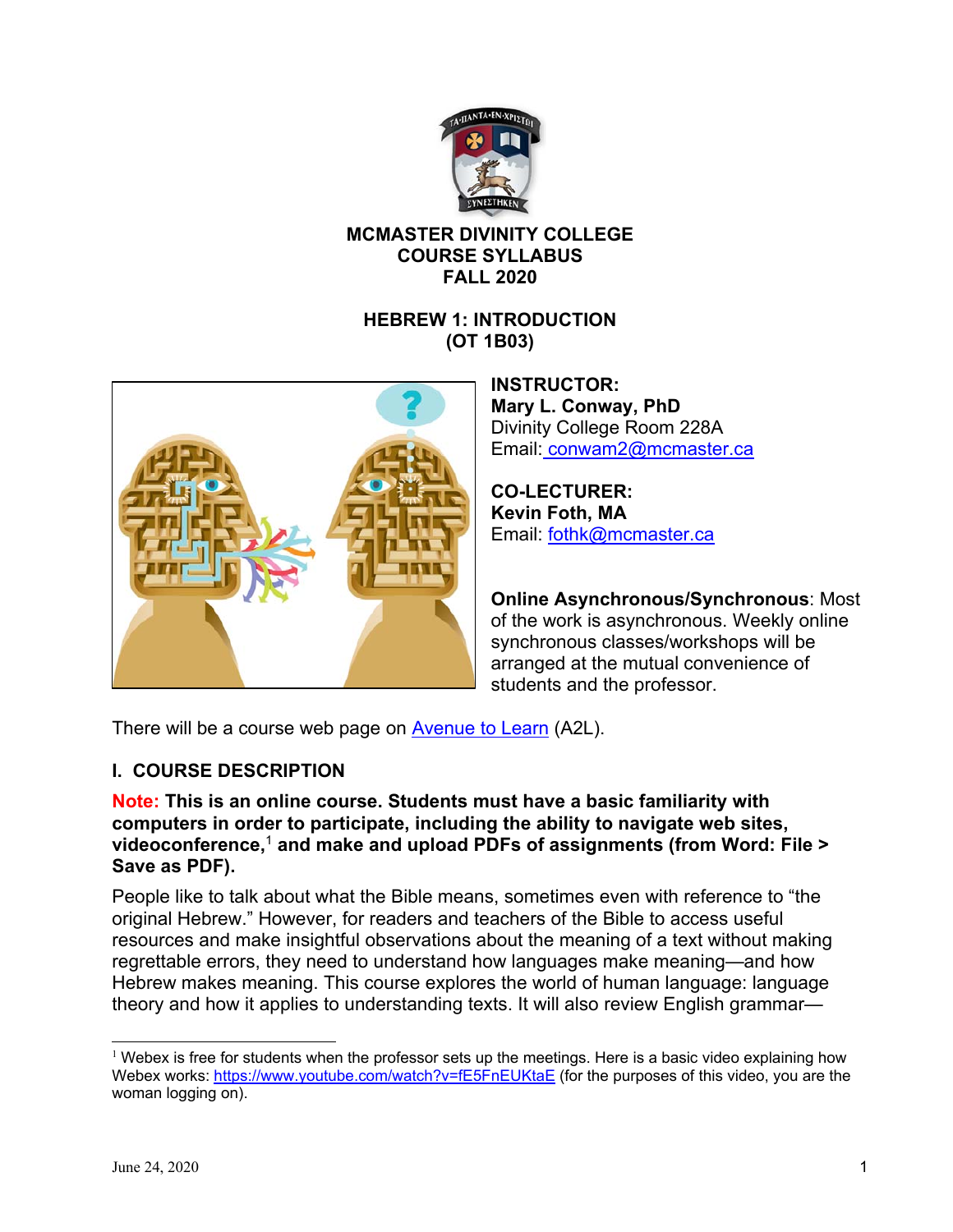which many students were never taught—as a basis for understanding Hebrew grammar. This will enable students to be better prepared to engage with our main task: learning the basics of Hebrew, focusing on how the linguistic elements lead to meaningful and accurate interpretation. There will necessarily be some memorization of vocabulary and the three main paradigms, but this course will also significantly reduce the amount of memorization usually required in language learning, since the focus is on understanding and application. The first part of each class (Mangled Language and Theory) will be shared with the Greek 1 Introduction class since the concepts apply to both.

This course will appeal to two types of students:

- 1. Those who want to begin the process of learning biblical languages, especially those who plan on doing more advanced learning. Subsequent courses will teach the intelligent use of Hebrew resources as well as a more detailed knowledge of the languages and application to the biblical text.
- 2. Those who do not plan to study biblical languages in depth (or those who are not sure whether they do) but want to understand how languages work, how to move from one language to another, and how to interpret the biblical text responsibly. Those who want to continue with deeper study may do so.

**OT 1B03 MDiv/MTS Specializations**: (BS/PS) Biblical Studies, Pastoral Studies (See http://www.mcmasterdivinity.ca/sites/default/files/documents/mdivmts specializations and outcomes.pdf)

## **II. LEARNING OUTCOMES**



# a. Knowing

- To know the major grammatical categories in English and Hebrew
- To understand how language makes meaning
- To understand the functions of language such as the interpersonal, experiential, and textual
- To understand what constitutes a legitimate "word study"
- To recognize and understand key biblical vocabulary in Hebrew
- To begin to learn the grammatical forms/paradigms in Hebrew

# b. **Being**

- "To present yourself to God as one approved, a worker who does not need to be ashamed and who correctly handles the word of truth." (2 Tim 2:15)
- To be a mature interpreter of Scripture as taught by the Spirit (1 Cor 2:6–16)
- To allow the Scripture to motivate, form, and transform our faith, worship, and Christian way of life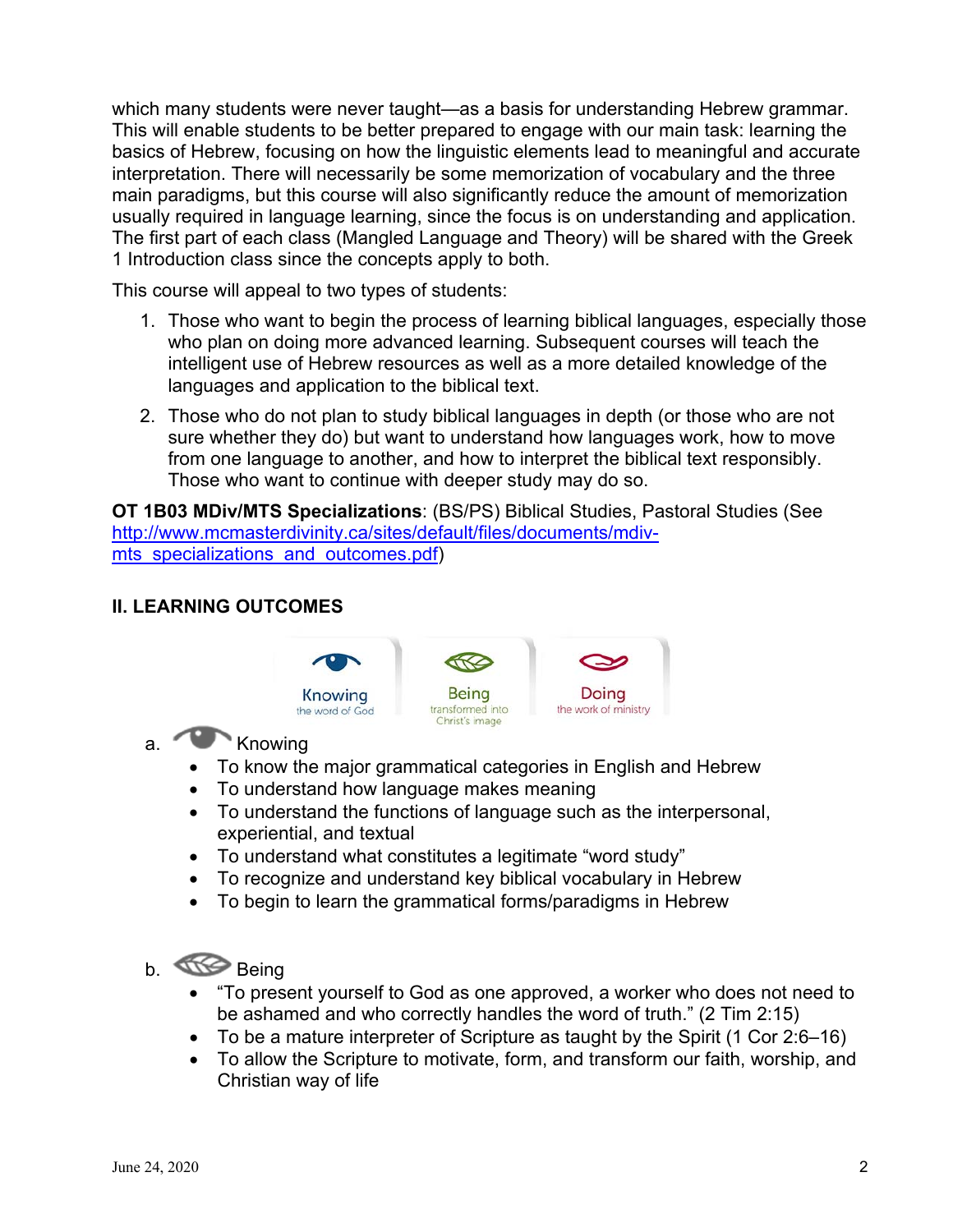

- To describe how choices in language affect the meaning of the biblical text
- To describe the functions of the basic grammatical forms in Hebrew and use them in interpretation
- To begin to read and translate Hebrew texts
- To interpret the biblical text meaningfully without committing common mistakes

### **III. COURSE REQUIREMENTS**

#### **A. TEXTS AND RESOURCES**

**NOTE:** This course will be conducted as a "flipped classroom." Students will read the text and view the video lectures and then complete exercises before class. The weekly online classroom/workshop time (via Webex) will be dedicated to answering questions, clarifying concepts, consolidating learning, discussing interpretation, and practicing skills. These online synchronous classes/workshops will be arranged at a time that is mutually convenient for the students and professor. They are recorded and made available privately to students for review and asynchronous study.

### **1. Workbook (required)**

Pratico, Gary D., and Miles Van Pelt. *Basics of Biblical Hebrew Workbook*. 3rd ed. Grand Rapids: Zondervan, 2019. ISBN: 978-0310533559



## **2. Grammar Text (required)**

Pratico, Gary D., and Miles Van Pelt. *Basics of Biblical Hebrew Grammar*. 3rd ed. Grand Rapids: Zondervan, 2019. ISBN: 978-0310533498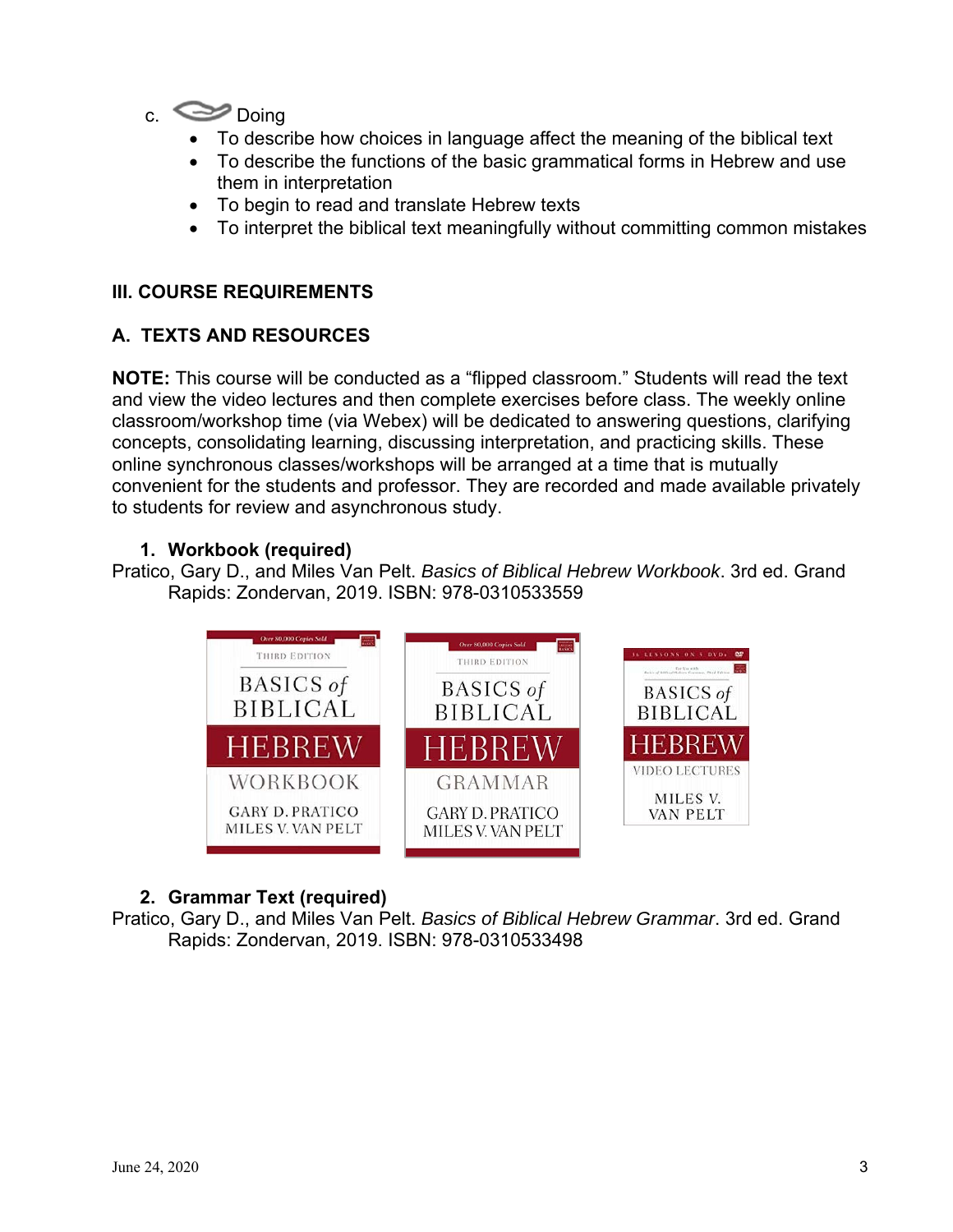## **3. Lexicon**

*The Concise Dictionary of Classical Hebrew*. Edited by David J. A. Clines et al. Sheffield: Sheffield Phoenix, 2009. ISBN: 978-1906055790



## **4. BBH Video Lectures (optional)2**

Van Pelt, Miles. *Basics of Biblical Hebrew Video Lectures*. 3rd ed. Grand Rapids: Zondervan, 2019. ASIN: 0310538602

**NOTE:** Some students say that they prefer learning just from the textbook rather than the BBH video lectures. However, many visual/aural learners find them very helpful. Learning styles differ, and you know yourself best. A sample lecture is available online at https://www.youtube.com/watch?v=76IyeFx9jXs. The PPT slides used in these videos will be posted free online. If you do not think the BBH videos will be helpful, you may choose not to use them. You may find that the MDC videos, which are required, are enough.

## **5. MDC Video Lectures (required)**

A series of video lectures has been prepared by the professor specifically for this course, focusing on language theory and interpretation. They also review and expand textbook concepts. They are free and available on A2L.



 $^2$  These video lectures will also be useful for the subsequent online course, Hebrew 2 Morphology OT 2C03. The video lectures are not available in our bookstore. They may be purchased online from Amazon or Chapters-Indigo as a set of discs that covers both Hebrew 1 and 2, or purchased a download from https://vimeo.com/ondemand/bbh. For the download options there is "instant delivery." They may also be available from other sources.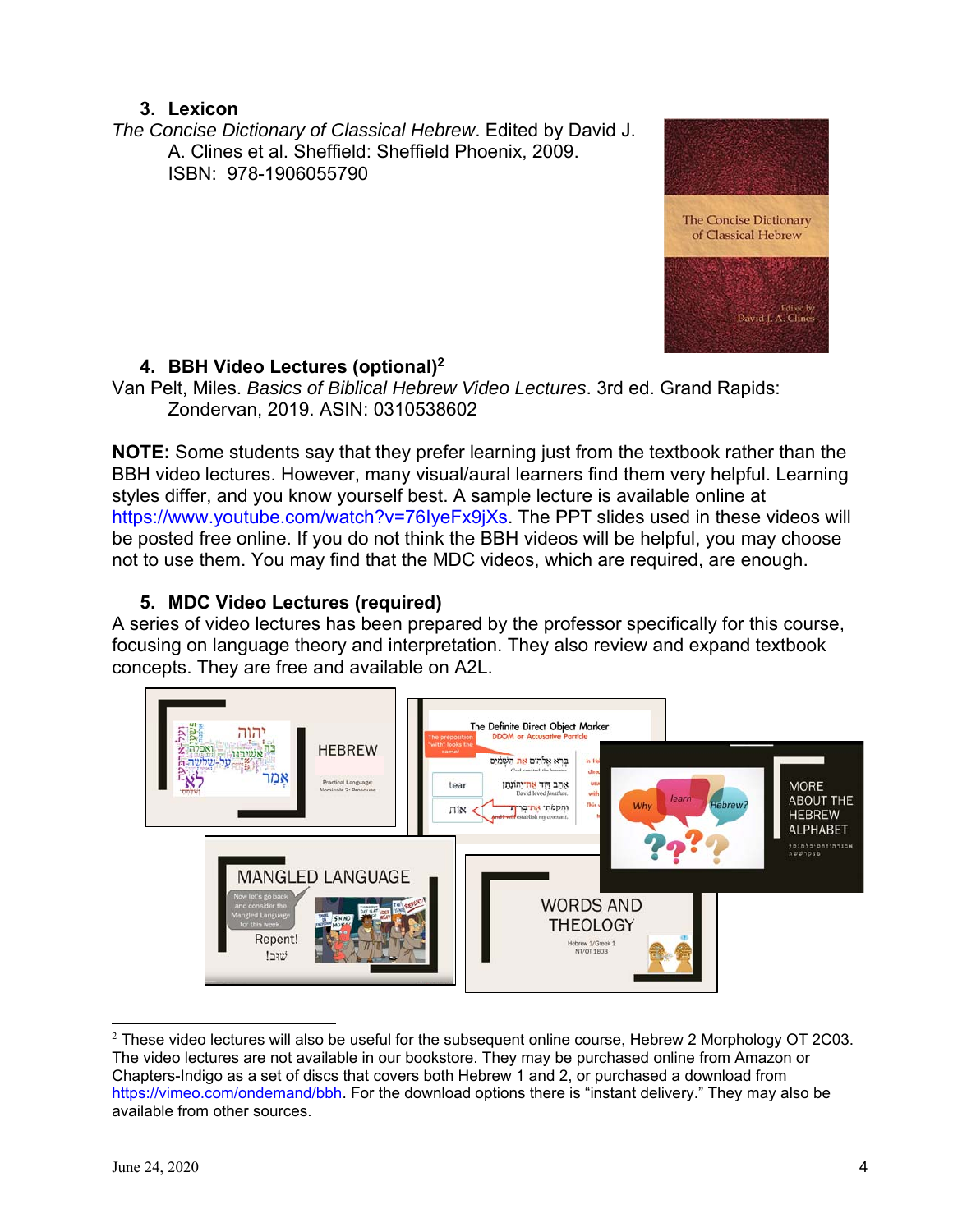## **6. Logos Bible Software (optional)**

Academic Basic: available free from https://www.logos.com/academic-basic. You will need to register and download the program. We will discuss how to use this resource effectively without becoming dependent on it.

**Textbook Purchase:** All required textbooks are available from MDC's book service, READ On, located in the new Hurlburt Family Bookstore, located beside the Chapel entrance, opposite Cullen Hall at McMaster Divinity College. It will be opening September 8, 2020, by appointment only, due to COVID-19 safety measures. For advance purchase, you may contact READ On Bookstore, 5 International Blvd, Etobicoke, Ontario M9W 6H3 by phone 416.620.2934, fax 416.622.2308, or email books@readon.ca. Other book services may also carry the texts.

## **B. SUGGESTED RESOURCES**

## **This is a helpful resource for Hebrew students unfamiliar with English grammar:**

Van Pelt, Miles V. *English Grammar to Ace Biblical Hebrew.* Grand Rapids, MI: Zondervan, 2010.

## **This is an excellent resource for doing appropriate word studies:**

Baxter, Benjamin J. *"In the Original Text It Says": Word-Study Fallacies and How to Avoid Them*. Critical Christian Issues. Gonzalez, FL: Energion, 2012.

## **Vocabulary Resources (keyed to the text):**

- Pratico, Gary D., and Miles Van Pelt. *Old Testament Hebrew Vocabulary Cards*. ISBN: 978-0310534181.
- Van Pelt, Miles. *Basics of Biblical Hebrew Vocabulary Audio*. Audible Audiobook. ASIN: B07LCSPFNT.

(A number of other vocabulary and supplemental resources are given on A2L.)

## **Online Resources:**

**Course Website:** http://avenue.mcmaster.ca/ Log in with your MAC ID.

**Animated Hebrew Jonah** (http://www.animatedhebrew.com/jonah/jonah\_01.html) This free site is very helpful in learning to pronounce Hebrew.

## **C. PROCTORING**

This is an online course and, especially in this difficult time when we are dealing with the COVID-19 pandemic, all tests and exams will be proctored remotely using Webex or a similar video conferencing application such as Zoom or Skype. Detailed instructions will be given on A2L and in the workshops.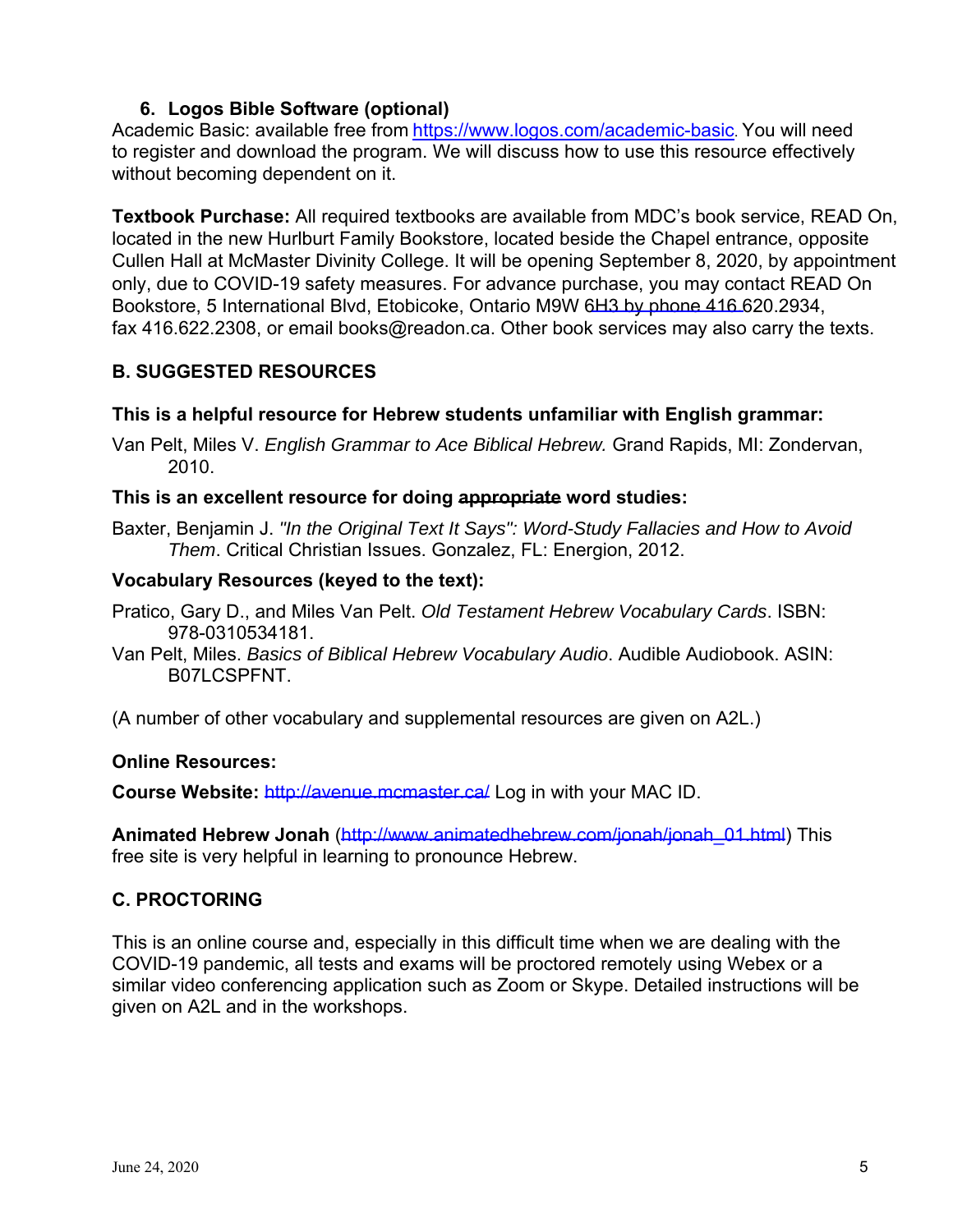### **D. ASSIGNMENTS AND GRADING**

| <b>Exercises (Practicing the Grammar)</b> | 30%  |
|-------------------------------------------|------|
| <b>Vocabulary Quizzes</b>                 | 10%  |
| <b>Term Test</b>                          | 20%  |
| <b>Sermon or Commentary Analysis</b>      | 20%  |
| <b>Exam</b>                               | 20%  |
| <b>Total Grade</b>                        | 100% |

#### **Assignment Details:**

**Note: All assignments must be submitted to the appropriate Assignment Box on Avenue to Learn (A2L) in PDF format only.** 

#### **Bonus Activity: Mangled Language Discussions: up to 5% bonus.**

Each week a question will be posted in a discussion on A2L. It will deal with a "questionable" interpretation of a biblical text involving the use of language. Students who read and respond with a thoughtful comment to these will earn up to a 5% bonus mark in the course. These will be expanded on in the follow-up Mangled Language videos.

**Assignment 1: Practical Exercises 30%.** Due on October 5, October 31, November 13, December 9 at 11:30 pm. Marked on the schedule with \*.

Students will complete weekly exercises from the BBH Workbook that involve the use of material covered in the BBH Text/Videos. The online workshops will focus in part on discussing and answering questions about these exercises to help you learn. We will work through examples together. Students are required to complete at least the alternate questions in each section (1, 3, 5, etc. or a, c, e etc.). Many students choose to do more for extra practice. These exercises will be collected and graded on four different dates. Students will memorize only the 3 most frequent paradigms. More details will be posted on A2L.

#### **Assignment 2: Vocabulary 10%.** Due as detailed below.

You will be responsible for learning roughly 250 common words in Hebrew. You will be required to give an English gloss for each. The vocabulary will be taken from the BBH 3<sup>rd</sup> edition materials and quizzed online regularly on A2L.

#### **Assignment 3: Term Test: Hebrew 20%.** Week of November 2–5.

There will be a term test on chapters 1 to 9 during the week of Nov 2. This will be conducted with online video monitoring at a time mutually agreeable to the students and the proctor. More information will be given on A2L.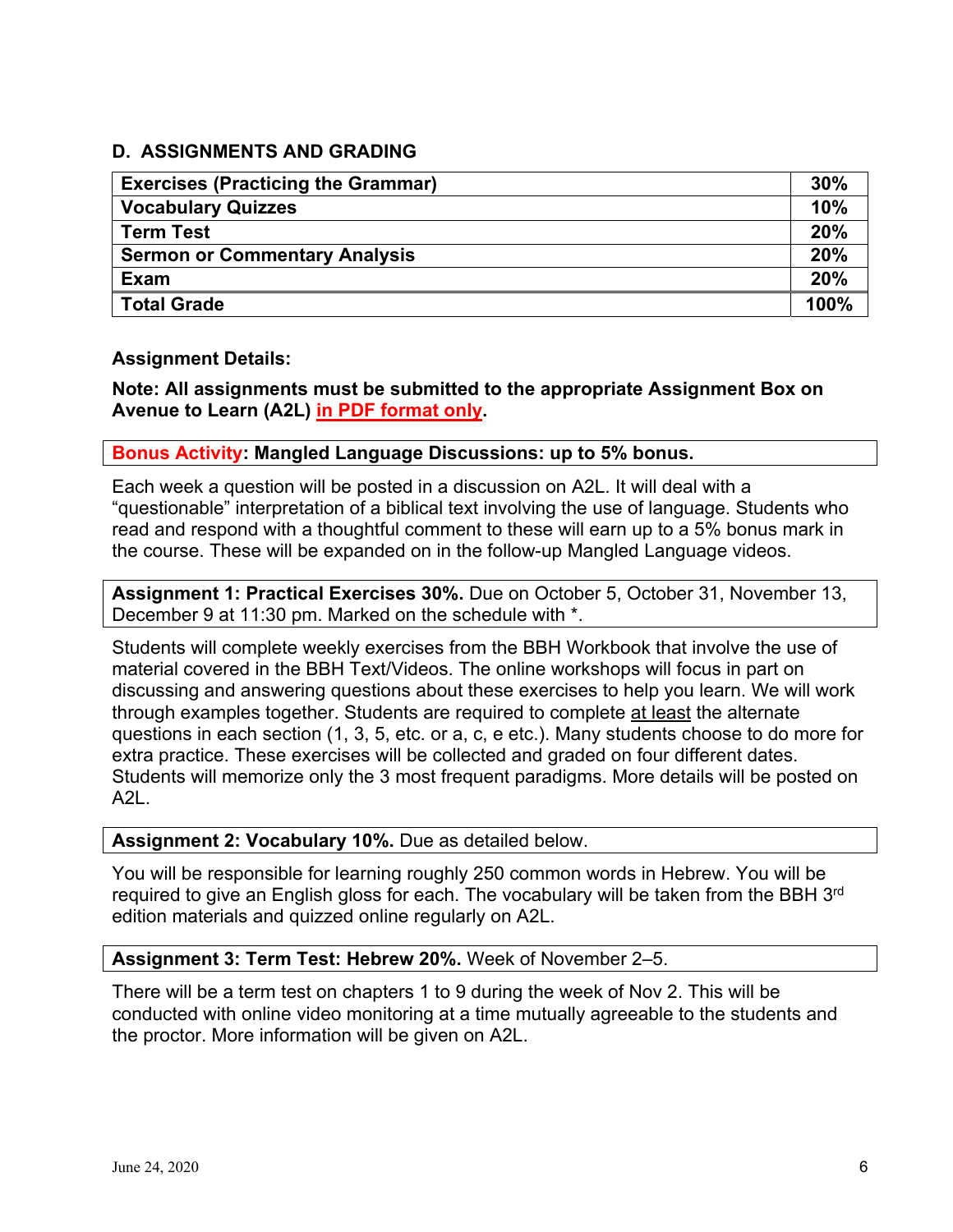**Assignment 4: Sermon or Commentary Analysis 20%.** Due on Monday, Nov 30 by 11:30 pm (marked on the schedule with **\*\***)

Evaluate and critique a sermon, article, or an excerpt of a commentary (which will be provided by the instructor) in terms of the handling of the original Hebrew language. Students should utilize what they learn in class and identify the common exegetical and linguistic fallacies. At least 5 resources other than lexicons and grammars must be consulted. The entire report should be around **8 pages** and must follow the "McMaster Divinity College Style Guidelines for Essays and Theses." Details will be provided on A2L.

#### **Assignment 5: Exam 20%.** Due by Friday, December 11

Information will be given in class.

#### **Policy for Late Assignments:**

Marks will be deducted for late assignments if there is no valid reason, such as illness (a doctor's note may be required) or serious family crisis. The deduction will be 3% per day. Extensions must be approved before the due date.

#### **IV. COURSE SCHEDULE**

| Wk               | Week of                                                                              | Interpretation<br>(MDC Videos<br>on $A2L$ <sup>3</sup>               | Language<br><b>Theory</b><br>(MDC Videos<br>on A2L)            | <b>Why Learn</b><br>Hebrew? <sup>4</sup><br>(MDC Videos<br>on A2L) | <b>Practical Hebrew</b><br>(BBH Videos/Text and<br><b>MDC Videos)</b>                                                                     |
|------------------|--------------------------------------------------------------------------------------|----------------------------------------------------------------------|----------------------------------------------------------------|--------------------------------------------------------------------|-------------------------------------------------------------------------------------------------------------------------------------------|
| 1                | Sep 14                                                                               | <b>Mangled</b><br>Language 1:<br>Kinds of Love                       | <b>Introduction</b><br>and Syllabus                            | More about: the<br>Alphabet                                        | Aleph-bet, Vowels,<br><b>Pronunciation: Names,</b><br>Forms, Sounds. BBH 1-3                                                              |
| $\overline{2}$   | Sep 21                                                                               | <b>Mangled</b><br>Language 2:<br>Theologizing                        | Theory 1:<br>Functions of<br>Language                          | More about:<br>Vowels                                              | Aleph-bet, Vowels,<br>Pronunciation: Continued.                                                                                           |
| 3                | Sep 28<br>Aleph-bet<br>and Vowel<br>Quiz<br>Sep 30                                   | <b>Mangled</b><br>Language 3:<br>Shema                               | Theory 2:<br>Words and<br>Theology                             | More about:<br><b>Nouns</b>                                        | <b>Nominal Systems 1: Parts</b><br>of Speech. Person, gender,<br>number. Nouns (Paradigm),<br>Article, Conjunction Waw.<br><b>BBH 4-5</b> |
| 4                | Oct <sub>5</sub><br>Vocab 1 to<br>Ch <sub>5</sub><br>Oct 5<br>Wkbk to Ch 5<br>Oct 7* | <b>Mangled</b><br>Language 4:<br>Soul                                | Theory 3: Form<br>and Function;<br>Syntax and<br>Semantics     | More about:<br>Prepositions                                        | <b>Nominal Systems 2:</b><br>Phrases and Prepositions,<br>Adjectives BBH 6-7                                                              |
| 5<br>終<br>⊕<br>⊯ | Oct 12<br><b>Thanksgiving</b><br>Oct 12<br>Vocab 2 to<br>Ch <sub>7</sub><br>Oct 13   | <b>Mangled</b><br>Language 5:<br><b>Word Studies</b><br>and Lexicons | Theory 4:<br>Lexicons for<br>Hebrew and<br><b>Word Studies</b> | More about:<br>Pronouns                                            | <b>Nominal Systems 3:</b><br>Pronouns: personal, relative,<br>demonstrative, interrogative.<br>BBH <sub>8</sub>                           |

 $3$  These are short (15–20 min) videos dealing with misinterpretations. An opportunity for bonus marks.

<sup>&</sup>lt;sup>4</sup> These are short (10–15 min) examples of the interesting application of Hebrew to actual Bible study to show why learning Hebrew is relevant. No assignments are involved.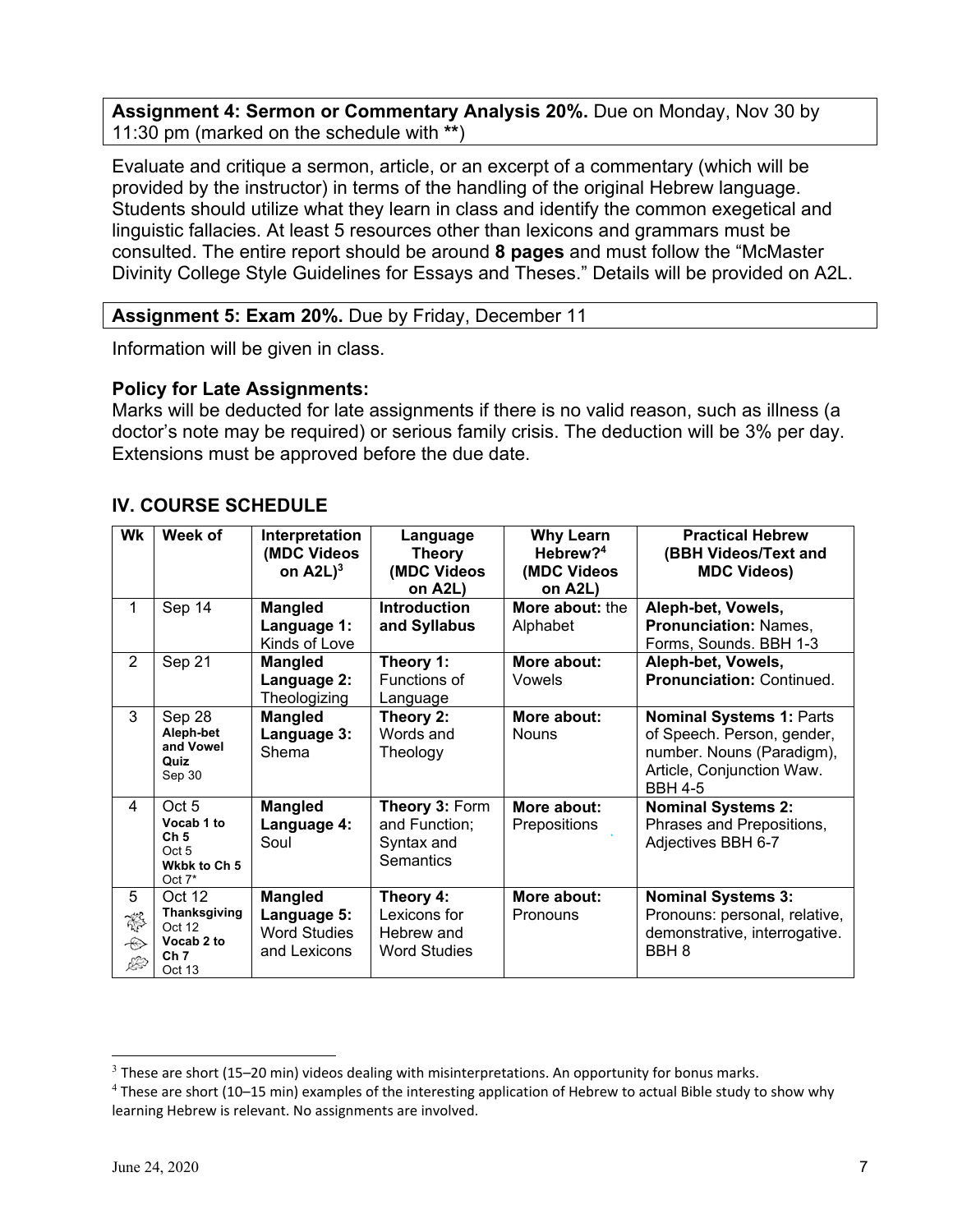| 6 <sup>5</sup> | Oct 19                                                                       | <b>Mangled</b><br>Language 6:<br>Gender                             | --                                               | <b>More About:</b><br>Lexicons (Gen<br>3:16        | <b>Nominal Systems 4:</b><br>Pronouns: objective,<br>possessive. BBH 9                                      |
|----------------|------------------------------------------------------------------------------|---------------------------------------------------------------------|--------------------------------------------------|----------------------------------------------------|-------------------------------------------------------------------------------------------------------------|
|                |                                                                              | Inclusive<br>Debate                                                 |                                                  |                                                    |                                                                                                             |
| 7 <sup>6</sup> | Oct 26<br>Wkbk to Ch 9<br>Oct 26*<br>Vocab 3 to<br>Ch <sub>9</sub><br>Oct 28 | <b>Mangled</b><br>Language 7:<br><b>TBA</b>                         | --                                               | More about:<br>Construct<br>Chains                 | <b>Nominal Systems 5:</b><br>Construct Chains; Numbers.<br><b>BBH 10-11</b>                                 |
| 8 <sup>6</sup> | Nov <sub>2</sub><br><b>Term Test to</b><br>Ch 10<br>Due by Nov 3             | <b>Mangled</b><br>Language 8:<br><b>TBA</b>                         | u.                                               | $\overline{a}$                                     | <b>Term Test to Chapter 10</b>                                                                              |
| $\overline{9}$ | Nov 9<br><b>Wkbk to Ch</b><br>12 Nov $13*$                                   | <b>Mangled</b><br>Language 9:<br>Punctuation                        | Theory 5:<br>Exegetical<br>Fallacies 1           | More about:<br>The Perfect as<br>"Past Tense"      | <b>Verbal Systems 1:</b><br>Tense/Aspect/Mood; Stems;<br><b>Qal Perfect Strong</b><br>(Paradigm). BBH 12-13 |
| 10             | Nov 16<br>Vocab 4 to<br>Ch 12<br><b>Nov 16</b>                               | <b>Mangled</b><br>Language 10:<br>Be Holy                           | Theory 6:<br>Exegetical<br>Fallacies 2           | More about:<br>"Tense" (Adam<br>and the<br>Genome) | <b>Verbal Systems 2:</b><br>Finite/Non-finite; Qal Perfect<br>Weak, BBH 14                                  |
| 11             | Nov <sub>23</sub><br>Vocab 5 to<br>Ch 14<br><b>Nov 23</b>                    | <b>Mangled</b><br>Language 11:<br><b>Hebrew</b><br><b>Discourse</b> | Theory 7:<br>Meaning,<br>Choice, Ranks           | More about:<br>The Imperfect                       | Verbal Systems 3: Qal<br>Imperfect Strong<br>(Paradigm). BBH 15                                             |
| 12             | Nov 30<br><b>Analysis</b><br>Nov 30**<br>Vocab 6 to<br><b>Ch 16 Dec 4</b>    | <b>Mangled</b><br>Language 12:<br>Greek<br><b>Discourse</b>         | Theory 8:<br><b>Discourse</b>                    | More about:<br>Wayehi וַיְהִי                      | Verbal Systems 4: Qal<br>Imperfect<br>Weak. BBH 16                                                          |
| 13             | Dec 7<br><b>Wkbk to Ch</b><br>16 Dec 7*<br>Exam due by<br>Dec 11             | $-$                                                                 | <b>Review:</b><br>Summary and 1<br><b>Sam 15</b> | --                                                 | <b>Exam to Chapter 16</b>                                                                                   |

## **V. CLASSROOM BEHAVIOUR, ATTENDANCE, AND PARTICIPATION**

- All thoughtful student participation is welcome. There are no "dumb questions" or "stupid answers." Students will respect the contributions of other students, although they may disagree, and respond to them without ridicule or scorn.
- Students are expected to attend all online classes. Missing a class in order to work on other assignments is a consequence of poor planning and is unacceptable. If you are genuinely ill or there is a serious emergency, your absence is acceptable. Please email the professor to explain.
- Students are expected to be on time for class. Admittedly, unavoidable delays do occasionally happen. If you arrive late, please email an explanation to the professor after class.
- Students are also expected to stay for the entire class session.

<sup>5</sup> Hybrid Weeks